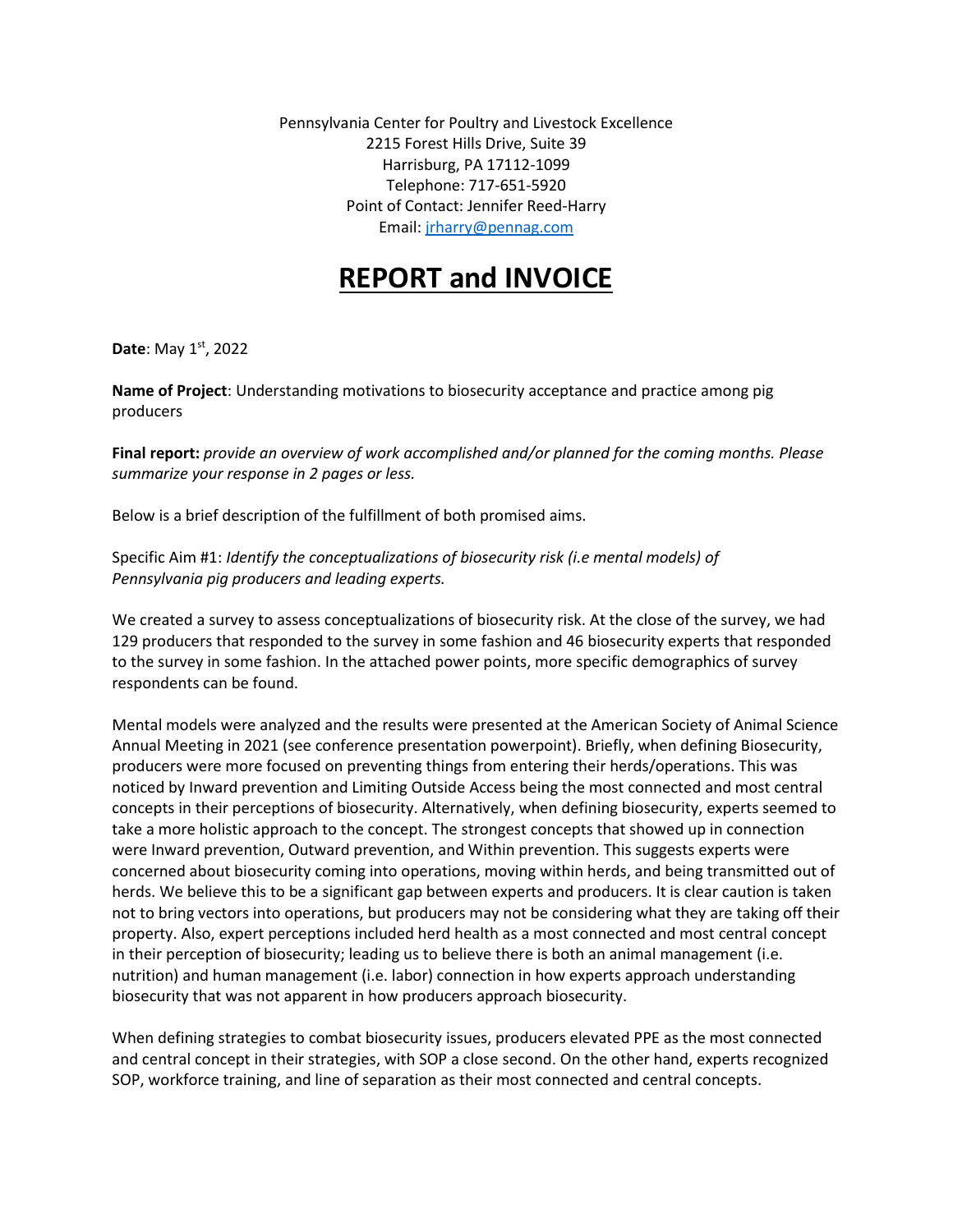Additionally, experts recognized more potential combinations of biosecurity strategies, almost 2x as many as producers.

Based on mental models of biosecurity, some recommendations include:

- More clearly tie diet, nutrition, and animal health to biosecurity
- Help producers recognize how they might take vectors off-farm
	- o As is, it seems producers see outsiders as a threat and do not recognize their contributions to problems or solutions.
- Help producers see more strategies
- Improve education on biosecurity that helps producers see the benefits of holistic approaches to biosecurity

While not tied to a specific aim, we assessed what producers view as characteristics of a Good Farmer/Producer. The original goal was to see if the was a link between these characteristics and the willingness to implement a formal biosecurity plan. The small sample size did not allow for the statistical interpretation of these data, but we did find several different identities appear within the PA swine producer population (See Figure 1). These identities can be used to tailor specific messaging to producers that fit their perceptions. For example, profit-motivated biosecurity messaging will work for traditional productivist-type producers, but is unlikely to motivate biosecurity practices in friendlyconservationist-type producers. Instead, community-tied messages would more likely motivate the friendly-conservationist-type producer.

When taken together, these results help us understand what matters most to producers and what communication gaps need to be bridged, along with what communication strategies to use.

Specific Aim #2: Redesign and testing of Secure Pork Supply Initiative Checklist.

We took our results from Specific Aim #1 and built an online risk assessment tool. This tool was tested at the 2021 Keystone Pork, Poultry, and Manure Expo. We had 36 respondents test the tool in person using computer tablets. The user experience and feedback helped us refine the tool and make it easier to navigate. We received positive feedback on the composite risk dashboard that is available after completing the tool (see Figures 2 and 3 below).

The tool provides an easy entry for any type of swine producer (e.g., show pigs, pastured pigs, 4Hers, and conventional pigs) to answer a few questions about their practices. In return, they learn their level of biosecurity risk. For any areas of high concern, feedback about how to mitigate risk is provided at the end of the survey. Below is a direct link to the risk assessment tool. This link can be embedded on the CPLE webpage to allow producers around the state to access it.

Online Self-administered Risk Assessment Tool: [https://dvuarc.qualtrics.com/jfe/form/SV\\_9oway7u5lcCR0cC?Q\\_CHL=qr](https://dvuarc.qualtrics.com/jfe/form/SV_9oway7u5lcCR0cC?Q_CHL=qr)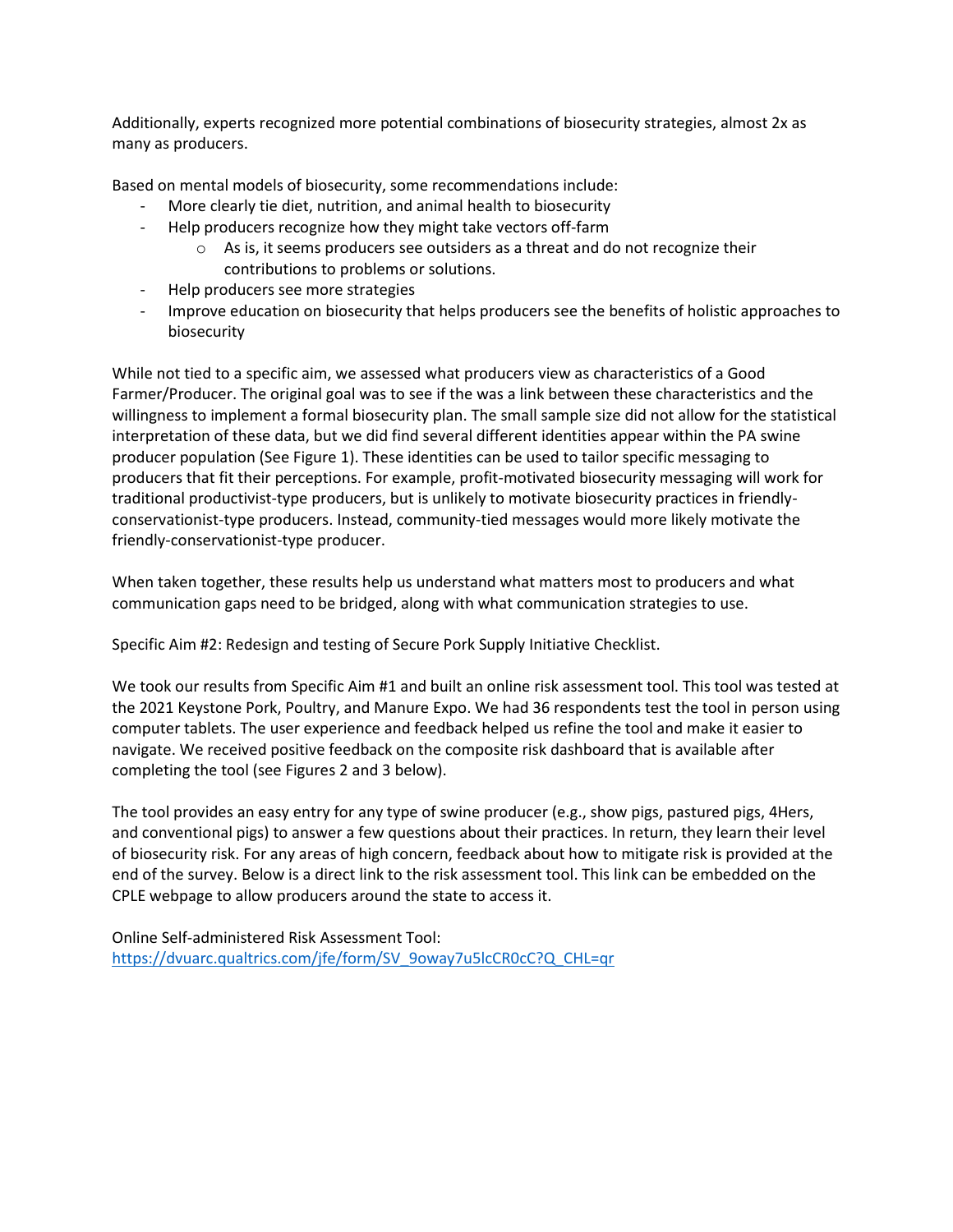## **Figure Appendix:**

|                                          | Components and Loadings  |                 |                    |              |                   |
|------------------------------------------|--------------------------|-----------------|--------------------|--------------|-------------------|
| Items                                    | friendly conservationist | civically-savvy | willing naturalist | productivist | appearance-minded |
| Minimizes top soil loss                  | 0.887                    | $-0.002$        | $-0.090$           | 0.087        | $-0.088$          |
| Maintains soil organic matter            | 0.765                    | 0.056           | 0.239              | 0.229        | $-0.003$          |
| Minimizes nutrient runoff                | 0.752                    | $-0.135$        | 0.175              | 0.005        | 0.061             |
| Helps friends and neighbors              | 0.625                    | 0.190           | 0.241              | $-0.128$     | 0.464             |
| Socio-ecological health of watershed     | 0.614                    | 0.095           | 0.427              | 0.303        | 0.056             |
| Minimizes soil disturbance (min tillage) | 0.564                    | 0.013           | 0.047              | 0.177        | 0.428             |
| Profit & environment impact              | 0.501                    | 0.317           | 0.134              | 0.407        | $-0.197$          |
| Considers stream health                  | 0.445                    | $-0.104$        | 0.408              | 0.389        | 0.042             |
| Cronbach's $a: .843$                     |                          |                 |                    |              |                   |
| Most up-to-date equipment                | $-0.051$                 | 0.739           | 0.042              | 0.188        | 0.344             |
| Active in producer organizations         | 0.078                    | 0.718           | $-0.014$           | $-0.055$     | 0.342             |
| Active in community                      | $-0.115$                 | 0.701           | 0.036              | 0.009        | 0.196             |
| Maximizes government payments            | $-0.038$                 | 0.661           | $-0.109$           | 0.398        | 0.012             |
| Shares equipment                         | 0.196                    | 0.601           | 0.169              | $-0.026$     | $-0.031$          |
| Community leader                         | $-0.254$                 | 0.533           | 0.222              | 0.233        | $-0.054$          |
| Protects watersheds through planning     | 0.361                    | 0.511           | 0.228              | 0.277        | 0.095             |
| Reduces income volatility                | 0.324                    | 0.450           | 0.296              | 0.081        | $-0.197$          |
| Cronbach's $a$ : .805                    |                          |                 |                    |              |                   |
| Uses diverse forages                     | 0.091                    | 0.224           | 0.698              | 0.007        | 0.201             |
| Minimizes pesticide & antibiotic use     | 0.381                    | 0.107           | 0.668              | 0.169        | 0.019             |
| Tries new practices & approaches         | $-0.175$                 | 0.041           | 0.660              | 0.168        | 0.147             |
| Shares knowledge                         | 0.280                    | 0.309           | 0.580              | $-0.049$     | $-0.247$          |
| Maintains wildlife habitat               | 0.393                    | 0.330           | 0.568              | $-0.169$     | 0.221             |
| Walk-through before treating             | 0.311                    | $-0.049$        | 0.455              | 0.201        | $-0.042$          |
| Cronbach's $\alpha$ : .767               |                          |                 |                    |              |                   |
| Highest profit per pound                 | 0.360                    | 0.210           | 0.015              | 0.750        | 0.032             |
| Highest gain to feed ratio               | $-0.027$                 | 0.167           | 0.198              | 0.706        | 0.138             |
| Dams bred back quickest                  | 0.254                    | 0.265           | $-0.035$           | 0.660        | 0.076             |
| Cronbach's $a: .751$                     |                          |                 |                    |              |                   |
| Property line clear of brush             | 0.004                    | 0.056           | 0.218              | 0.085        | 0.757             |
| Farm looks nice                          | 0.050                    | 0.253           | 0.064              | $-0.050$     | 0.706             |
| Latest feed & chemical technology        | $-0.067$                 | 0.277           | $-0.273$           | 0.253        | 0.642             |
| Facility clean                           | 0.180                    | $-0.083$        | 0.452              | 0.080        | 0.501             |
| Cronbach's a: .681                       |                          |                 |                    |              |                   |

## **Figure 1.** Five Swine Producer Identities (friendly conservationist, civically savvy, willing naturalist, productivist, and appearance-minded)

You've completed the biosecurity risk self-assessment. Below you will find your personal risk. Only use the value provided, ignore the N/A values.

Scores between 1-2 are low risk. Scores between 2-3.5 are a moderate risk. Scores above 3.5 are high risk.

Risk Score: 2.9

Please compare your risk to others in the state by following this link.

Based on your score these are our recommendations:

Pathogen spread from human movement can be mitigated. Best practice includes creating a clear line of separation. A line of separation divides the pig housing area from non-controlled farm areas. Lines of separation should be visually marked by painting doorframes and concrete or designating areas with colored duct tape as a reminder of hygiene practices needed to enter the pig area. Street clothes should not cross the line of separation. Only clean-side farm attire should be worn in spaces with pigs.

## **Figure 2.** Sample of Risk Assessment Output